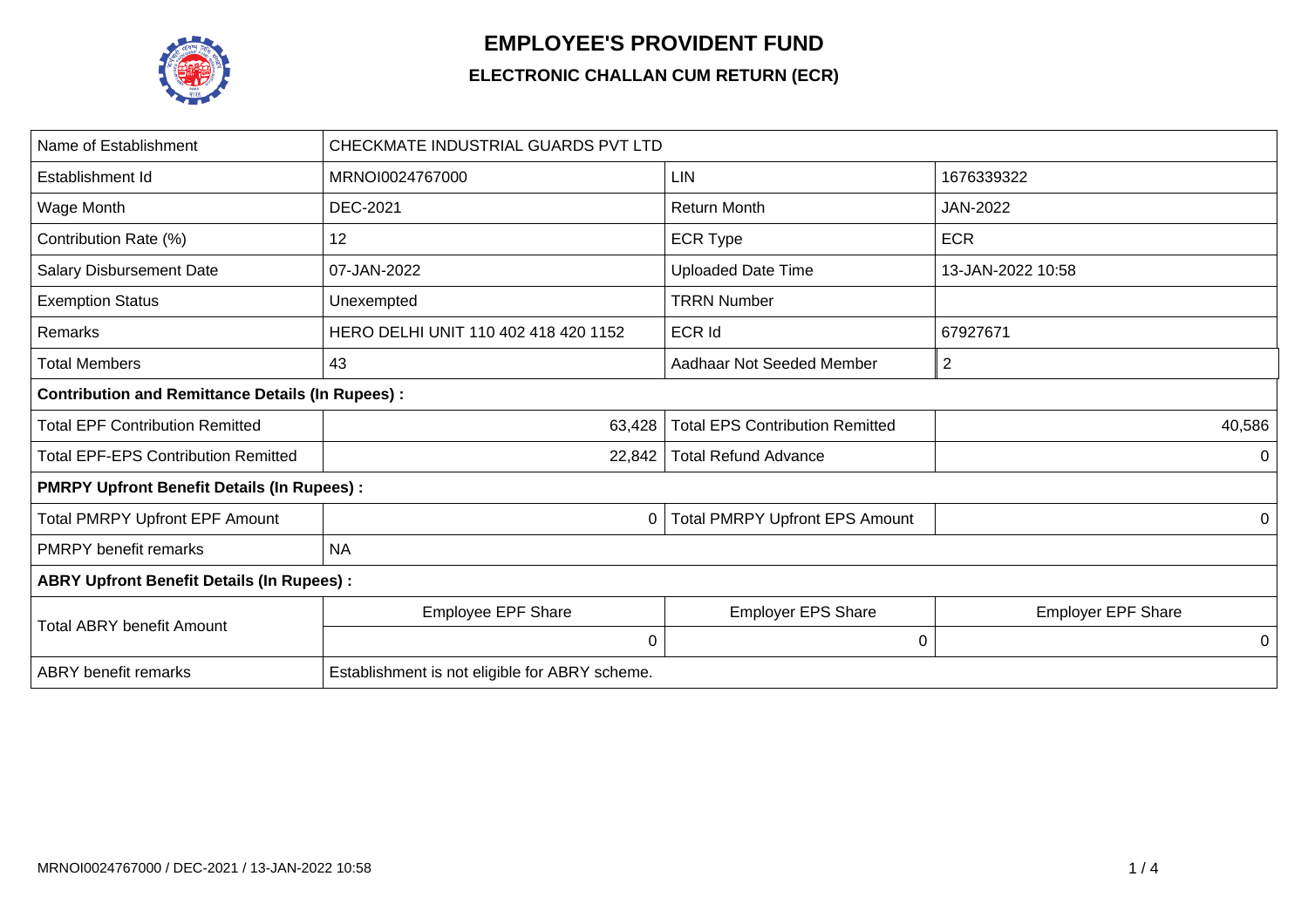## Member Details :-

|                |                  | Name as per                           |                                                 | Wages        |            |            |             | <b>Contribution Remitted</b> |            |           |                    |                | <b>PMRPY / ABRY Benefit</b> |                       |                 | <b>Posting</b>                   |
|----------------|------------------|---------------------------------------|-------------------------------------------------|--------------|------------|------------|-------------|------------------------------|------------|-----------|--------------------|----------------|-----------------------------|-----------------------|-----------------|----------------------------------|
| SI. No.        | <b>UAN</b>       | <b>ECR</b>                            | <b>UAN</b><br><b>Repository</b>                 | <b>Gross</b> | <b>EPF</b> | <b>EPS</b> | <b>EDLI</b> | EE                           | <b>EPS</b> | <b>ER</b> | <b>NCP</b><br>Days | <b>Refunds</b> | Pension<br><b>Share</b>     | ER PF<br><b>Share</b> | <b>EE Share</b> | <b>Location of</b><br>the member |
| $\overline{1}$ | 100072096135     | <b>ABDUL RAB</b>                      | <b>ABDUL RAB</b>                                | 7,179        | 4,047      | 4,047      | 4,047       | 486                          | 337        | 149       | 25                 | $\Omega$       |                             |                       |                 | N.A.                             |
| 2              | 101623967919     | ANAND<br><b>SHARMA</b>                | <b>ANAND</b><br><b>SHARMA</b>                   | 32,262       | 15,577     | 15,000     | 15,000      | 1,869                        | 1,250      | 619       | $\overline{4}$     | $\Omega$       |                             |                       |                 | N.A.                             |
| 3              | 101350396510     | <b>ARUN KUMAR</b>                     | <b>ARUN</b><br><b>KUMAR</b>                     | 21,145       | 17,614     | 15,000     | 15,000      | 2,114                        | 1,250      | 864       | $\overline{4}$     | $\mathbf 0$    |                             |                       |                 | N.A.                             |
| 4              | 100428857824     | <b>BAIJ NATH</b><br><b>SINGH</b>      | <b>BAIJ NATH</b><br><b>SINGH</b>                | 33,458       | 16,252     | 15,000     | 15,000      | 1,950                        | 1,250      | 700       | 3                  | $\Omega$       |                             |                       |                 | N.A.                             |
| 5              | 100979605396     | <b>BAM BAM</b><br><b>SINGH</b>        | <b>BAM BAM</b><br><b>SINGH</b>                  | 32,308       | 18,212     | 15,000     | 15,000      | 2,185                        | 1,250      | 935       | $\overline{4}$     | 0              |                             |                       |                 | N.A.                             |
| 6              | 100108121139     | <b>BARMESHWAR</b><br>YADAV            | <b>BARMESHWA</b><br>R YADAV                     | 21,538       | 12,141     | 12,141     | 12,141      | 1,457                        | 1,011      | 446       | 13                 | $\Omega$       |                             |                       |                 | N.A.                             |
| $\overline{7}$ | 100114946402     | <b>BINDER SINGH</b><br><b>NAGAR</b>   | <b>BINDER</b><br><b>SINGH</b><br><b>NAAGAR</b>  | 32,262       | 15,577     | 15,000     | 15,000      | 1,869                        | 1,250      | 619       | $\overline{4}$     | $\Omega$       |                             |                       |                 | N.A.                             |
| 8              | 100115890439     | <b>BIRENDRA</b><br><b>KUMAR SINGH</b> | <b>BIRENDRA</b><br><b>KUMAR</b><br><b>SINGH</b> | 10,768       | 6,071      | 6,071      | 6,071       | 729                          | 506        | 223       | 22                 | 0              |                             |                       |                 | N.A.                             |
| 9              | 100122143177     | <b>CHAND SINGH</b>                    | CHAND<br><b>SINGH</b>                           | 25,128       | 14,165     | 14,165     | 14,165      | 1,700                        | 1,180      | 520       | 10                 | 0              |                             |                       |                 | N.A.                             |
| 10             | 100125375240     | CHHOTE LAL<br>PRASAD                  | CHHOTELAL<br><b>PRASAD</b>                      | 32,262       | 15,577     | 15,000     | 15,000      | 1,869                        | 1,250      | 619       | $\overline{4}$     | $\Omega$       |                             |                       |                 | N.A.                             |
| 11             | 100717433352     | <b>DEVI RAM</b>                       | <b>DEVI RAM</b>                                 | 15,663       | 13,048     | 13,048     | 13,048      | 1,566                        | 1,087      | 479       | 11                 | $\Omega$       |                             |                       |                 | N.A.                             |
| 12             | 101197211497     | <b>DHARAM SING</b>                    | <b>DHARAM</b><br><b>SINGH</b>                   | 31,110       | 15,000     | 15,000     | 15,000      | 1.800                        | 1,250      | 550       | $\sqrt{5}$         | $\Omega$       |                             |                       |                 | N.A.                             |
| 13             | 100979605279     | <b>DIPAK LIMBU</b>                    | <b>DIPAK LIMBU</b>                              | 32,262       | 15,577     | 15,000     | 15,000      | 1,869                        | 1,250      | 619       | $\overline{4}$     | $\mathbf 0$    |                             |                       |                 | N.A.                             |
| 14             | 100979605383     | <b>HARIOM</b><br><b>TIWARI</b>        | <b>HARIOM</b><br><b>TIWARI</b>                  | 14,359       | 8,094      | 8,094      | 8,094       | 971                          | 674        | 297       | 19                 | 0              |                             |                       |                 | N.A.                             |
| 15             | 101327169629     | HEM NATH JHA                          | <b>HEM NATH</b><br><b>JHA</b>                   | 14,359       | 8,094      | 8,094      | 8,094       | 971                          | 674        | 297       | 19                 | $\Omega$       |                             |                       |                 | N.A.                             |
| 16             | 100171383451     | JAI RAM KUMAR                         | <b>JAI RAM</b><br>KUMAR                         | 3,590        | 2,024      | 2,024      | 2,024       | 243                          | 169        | 74        | 28                 | $\mathbf 0$    |                             |                       |                 | N.A.                             |
| 17             | 100979602984     | JEEVAN KUMA                           | JEEVAN<br><b>KUMAR</b>                          | 14,359       | 8,094      | 8,094      | 8,094       | 971                          | 674        | 297       | 19                 | $\Omega$       |                             |                       |                 | N.A.                             |
| 18             | 100186246428     | KALIKA TIWARI                         | <b>KALIKA</b><br><b>TIWARI</b>                  | 8,377        | 4,722      | 4,722      | 4,722       | 567                          | $\Omega$   | 567       | 24                 | $\mathbf 0$    |                             |                       |                 | N.A.                             |
| 19             | 100188210354     | KAMLESH<br><b>TIWARI</b>              | <b>KAMLESH</b><br><b>TIWARI</b>                 | 31,110       | 15,000     | 15,000     | 15,000      | 1,800                        | 1,250      | 550       | 5                  | $\Omega$       |                             |                       |                 | N.A                              |
| 20             | 100453083217     | <b>MANBAR SING</b>                    | <b>MANBAR</b><br><b>SINGH</b>                   | 10,768       | 6,071      | 6,071      | 6,071       | 729                          | 506        | 223       | 22                 | $\Omega$       |                             |                       |                 | N.A.                             |
| 21             | 10061133642<br>9 | <b>MANOJ RAY</b>                      | <b>MANOJ</b><br><b>KUMAR</b>                    | 32,262       | 15,577     | 15,000     | 15,000      | 1,869                        | 1,250      | 619       | 4                  | $\Omega$       |                             |                       |                 | N.A.                             |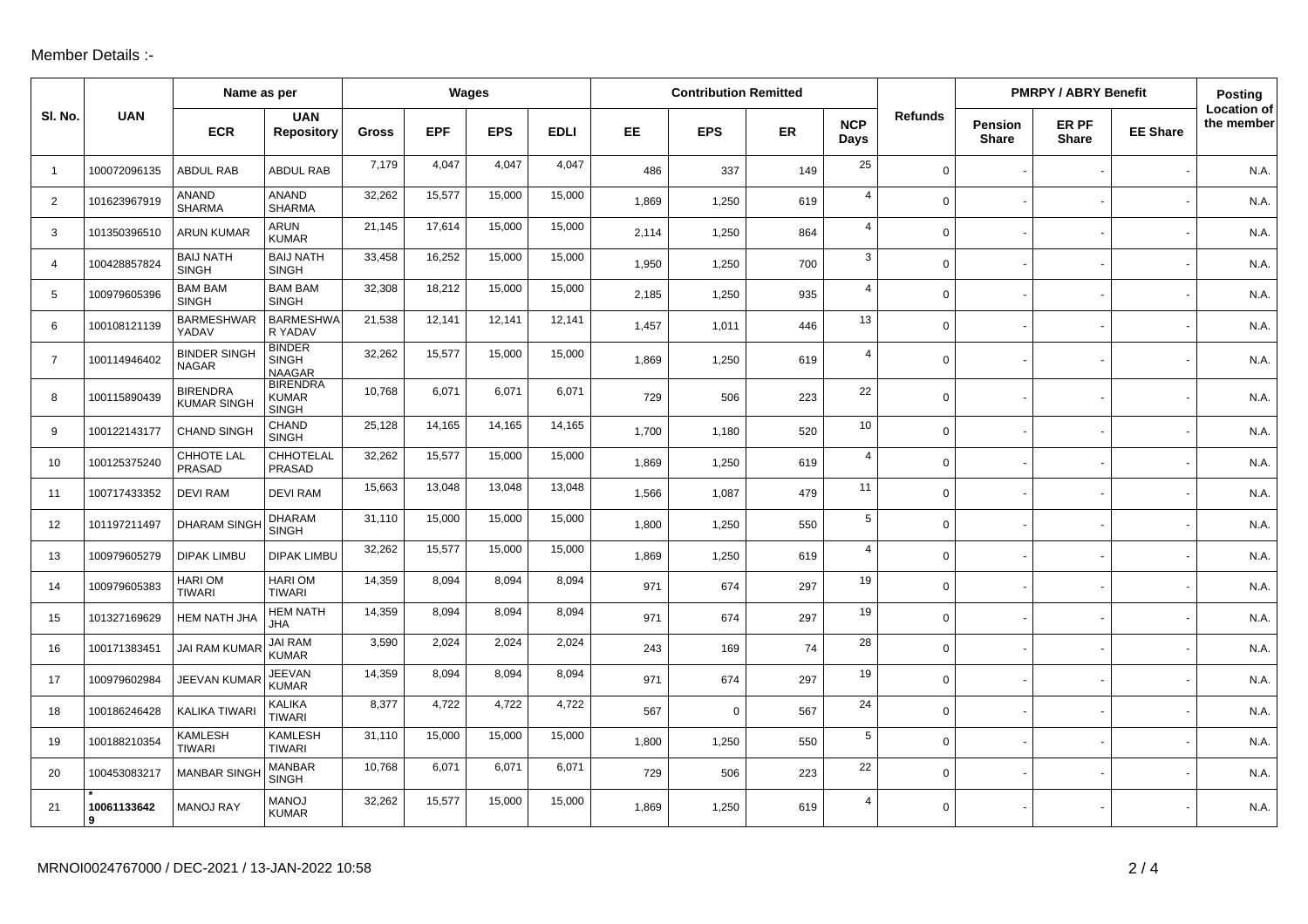|         |                  | Name as per                          |                                              | Wages        |            |            | <b>Contribution Remitted</b> |       |             |       |                    | <b>PMRPY / ABRY Benefit</b> |                         |                       | Posting         |                                  |
|---------|------------------|--------------------------------------|----------------------------------------------|--------------|------------|------------|------------------------------|-------|-------------|-------|--------------------|-----------------------------|-------------------------|-----------------------|-----------------|----------------------------------|
| SI. No. | <b>UAN</b>       | <b>ECR</b>                           | <b>UAN</b><br><b>Repository</b>              | <b>Gross</b> | <b>EPF</b> | <b>EPS</b> | <b>EDLI</b>                  | EE    | <b>EPS</b>  | ER    | <b>NCP</b><br>Days | <b>Refunds</b>              | Pension<br><b>Share</b> | ER PF<br><b>Share</b> | <b>EE Share</b> | <b>Location of</b><br>the member |
| 22      | 100237936590     | <b>MULAYAM</b><br><b>KHAN</b>        | MULAYAM<br><b>KHAN</b>                       | 15,557       | 8,769      | 8,769      | 8,769                        | 1,052 | 730         | 322   | 18                 | $\Omega$                    |                         |                       |                 | N.A.                             |
| 23      | 100258339838     | NORANG LAL                           | <b>NORANG LAL</b>                            | 35,895       | 20,235     | 15,000     | 15,000                       | 2,428 | 1,250       | 1,178 | $\overline{1}$     | $\Omega$                    |                         |                       |                 | N.A.                             |
| 24      | 100266491485     | PANKAJ KUMAR                         | PANKAJ<br><b>KUMAR</b>                       | 14,359       | 8,094      | 8,094      | 8,094                        | 971   | 674         | 297   | 19                 | $\Omega$                    |                         |                       |                 | N.A.                             |
| 25      | 100068728620     | PARUL<br>CHAUHAN                     | <b>PARUL</b><br>CHAUHAN                      | 29,078       | 16,154     | 15,000     | 15,000                       | 1,938 | 1,250       | 688   | 3                  | $\Omega$                    |                         |                       |                 | N.A.                             |
| 26      | 100930666730     | PREM SINGH                           | PREM SINGH                                   | 31,110       | 15,000     | 15,000     | 15,000                       | 1.800 | 1,250       | 550   | 5                  | $\Omega$                    |                         |                       |                 | N.A.                             |
| 27      | 10029260299<br>R | RAJ VEER<br><b>SINGH</b>             | RAJ VEER<br><b>SNGH</b>                      | 19.146       | 10,792     | 10,792     | 10,792                       | 1,295 | 899         | 396   | 15                 | $\Omega$                    |                         |                       |                 | N.A.                             |
| 28      | 100453317227     | <b>RAMANAND</b><br>PANDEY            | <b>RAMANAND</b><br>PANDEY                    | 8.377        | 4.722      | 4,722      | 4,722                        | 567   | 393         | 174   | 24                 | $\Omega$                    |                         |                       |                 | N.A.                             |
| 29      | 100310474630     | RAVISHANKAR<br><b>SINGH</b>          | <b>RAVISHANKA</b><br>R SINGH                 | 5,983        | 3,373      | 3,373      | 3,373                        | 405   | 281         | 124   | 26                 | $\Omega$                    |                         |                       |                 | N.A.                             |
| 30      | 100421186993     | <b>ROHIT</b><br><b>SIGROHA</b>       | <b>ROHIT</b><br><b>SIGROHA</b>               | 28,037       | 15,577     | 15,000     | 15,000                       | 1,869 | 1,250       | 619   | $\overline{4}$     | $\Omega$                    |                         |                       |                 | N.A.                             |
| 31      | 101119766551     | <b>ROOPKISHOR</b>                    | <b>ROOPKISHOR</b>                            | 24,922       | 13,846     | 13,846     | 13,846                       | 1,662 | 1,153       | 509   | $\overline{7}$     | $\Omega$                    |                         |                       |                 | N.A.                             |
| 32      | 101110244078     | <b>SANTOSH</b><br><b>KUMAR SINGH</b> | <b>SANTOSH</b><br><b>SINGH</b>               | 36.872       | 17,885     | 15,000     | 15,000                       | 2,146 | 1,250       | 896   | $\mathbf 0$        | $\Omega$                    |                         |                       |                 | N.A.                             |
| 33      | 100341715163     | <b>SATVIR SINGH</b>                  | <b>SATVIR</b><br><b>SINGH</b>                | 16,751       | 9,443      | 9,443      | 9,443                        | 1,133 | 787         | 346   | 17                 | $\Omega$                    |                         |                       |                 | N.A.                             |
| 34      | 100567288207     | <b>SENAPATI</b><br><b>TIWARI</b>     | <b>SENAPATI</b><br><b>TIWARI</b>             | 17,949       | 10,118     | 10,118     | 10,118                       | 1.214 | 843         | 371   | 16                 | $\Omega$                    |                         |                       |                 | N.A.                             |
| 35      | 100328843384     | <b>SHAILENDER</b><br><b>KUMAR</b>    | SHAILENDER<br><b>KUMAR</b>                   | 31,110       | 15,000     | 15,000     | 15,000                       | 1,800 | 1,250       | 550   | 5                  | $\Omega$                    |                         |                       |                 | N.A.                             |
| 36      | 101421754474     | SHAILENDRA<br><b>KUMAR</b>           | <b>SHAILENDRA</b><br><b>KUMAR</b>            | 22,734       | 12,816     | 12,816     | 12,816                       | 1,538 | 1,068       | 470   | 12                 | $\Omega$                    |                         |                       |                 | N.A.                             |
| 37      | 100351471611     | <b>SHIV KUMAR</b><br>PANDEY          | <b>SHIV KUMAR</b><br>PANDEY                  | 33,504       | 16,349     | 15,000     | 15,000                       | 1,962 | 1,250       | 712   | $\mathbf{3}$       | $\Omega$                    |                         |                       |                 | N.A.                             |
| 38      | 101430566260     | <b>SUKHBEER</b><br><b>SINGH</b>      | <b>SUKHBEER</b><br><b>SINGH</b>              | 31,110       | 15,000     | 15,000     | 15,000                       | 1,800 | 1,250       | 550   | $5\phantom{.0}$    | $\Omega$                    |                         |                       |                 | N.A.                             |
| 39      | 100421467130     | <b>SUKHAVENDRA</b><br><b>SINGH</b>   | <b>SUKHVENDR</b><br>А                        | 28,716       | 13,846     | 13,846     | 13,846                       | 1,662 | 1,153       | 509   | $\overline{7}$     | $\mathbf 0$                 |                         |                       |                 | N.A.                             |
| 40      | 100453066814     | <b>SUNIL KUMAR</b><br><b>SINGH</b>   | <b>SUNIL</b><br><b>KUMAR</b><br><b>SINGH</b> | 16,751       | 9.443      | 9,443      | 9,443                        | 1,133 | 787         | 346   | 17                 | $\Omega$                    |                         |                       |                 | N.A.                             |
| 41      | 100373314281     | <b>SURENDRA</b><br><b>SINGH</b>      | <b>SURENDRA</b><br><b>SINGH</b>              | 31,110       | 15,000     | 15,000     | 15,000                       | 1,800 | 1,250       | 550   | 5                  | $\Omega$                    |                         |                       |                 | N.A.                             |
| 42      | 100394662504     | <b>UMA KANT</b>                      | <b>UMAKANT</b>                               | 31,110       | 15,000     | 15,000     | 15,000                       | 1,800 | 1,250       | 550   | 5                  | $\Omega$                    |                         |                       |                 | N.A.                             |
| 43      | 100401175383     | VED PAL SINGH                        | <b>VED PAL</b><br><b>SINGH</b>               | 32,262       | 15,577     | 15,000     | 15,000                       | 1,869 | $\mathbf 0$ | 1,869 | $\overline{4}$     | $\Omega$                    |                         |                       |                 | N.A.                             |